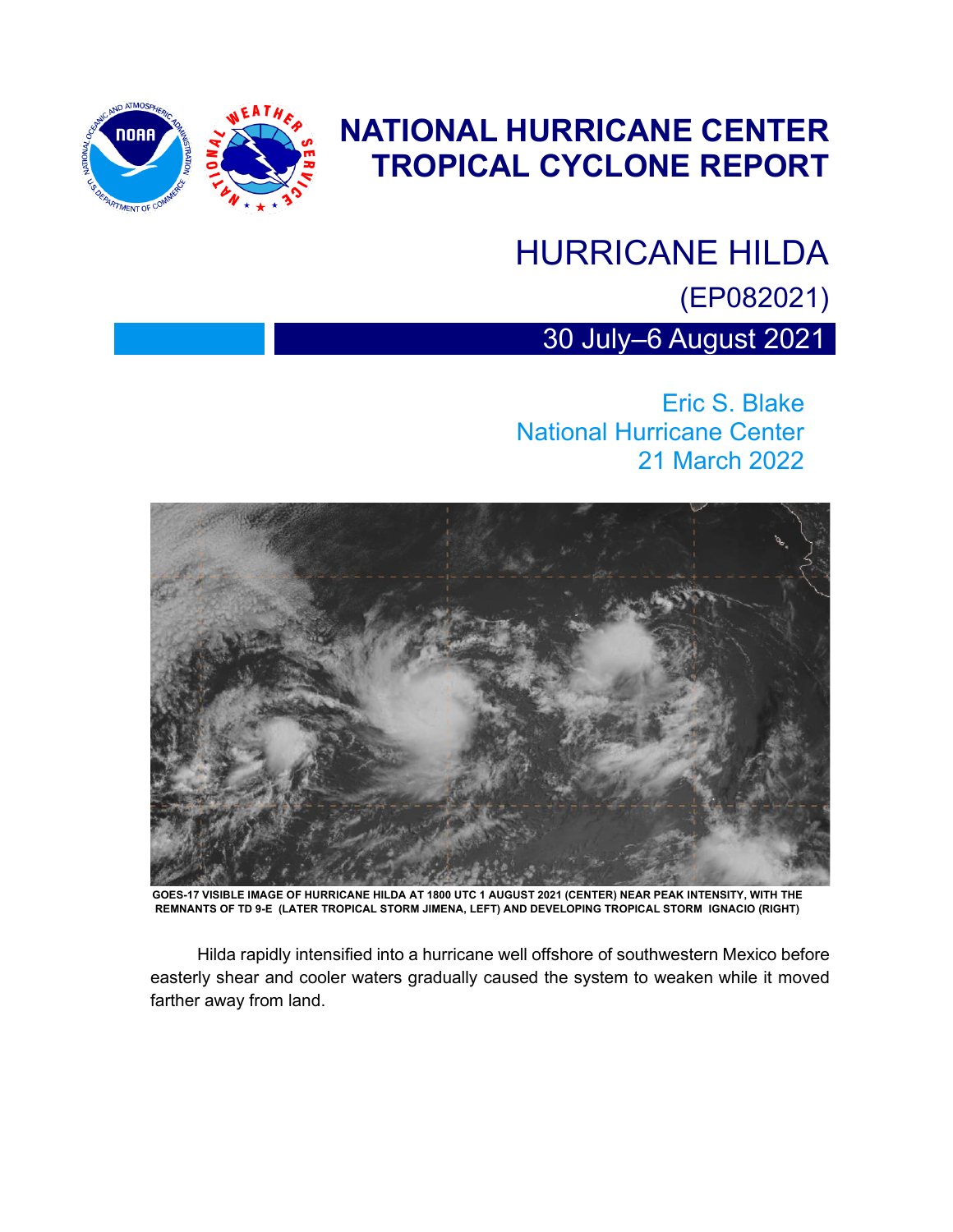

## **Hurricane Hilda**

**30 JULY–6 AUGUST 2021**

#### SYNOPTIC HISTORY

 Hilda formed from a westward-moving low-latitude tropical wave that was first evident over northern South America on 21 July. The wave had a large increase in convection while it moved across Central America, emerging into the eastern Pacific on 24 July. Sporadic bursts of convection occurred for the next couple of days until a larger convective burst formed on 27 July. This thunderstorm activity left behind broad low- and mid-level circulations early the next day, several hundred miles south of Manzanillo, Mexico. While deep convection periodically formed near the center between 28–29 July, helping to generate a stronger wind field, scatterometer data on 29 July indicated that the low-level circulation was elongated and lacked a well-defined center. Outflow boundaries on satellite imagery (not shown) also suggested dry mid-level air in the northern portion of the circulation was inhibiting development of the system during this period. However, the surface low became better organized overnight with a burst of convection near the broad center, and since the low already had gale-force winds, this convection also led to the formation of a tropical storm near 1200 UTC 30 July about 675 n mi south of the southern tip of the Baja California peninsula. The "best track" chart of Hilda's path is given in Fig. 1, with the wind and pressure histories shown in Figs. 2 and 3, respectively. The best track positions and intensities are listed in Table  $1^1$ .

Over marginally warm waters and within light vertical shear conditions, Hilda rapidly intensified that night, becoming a hurricane the next day and reaching a peak intensity of 75 kt on 1 August. This conducive environment did not last long, however, with increasing northeasterly shear (partially from developing Tropical Storm Ignacio to the east – cover image) causing the low- and mid-level circulations to be become somewhat displaced that day. The hurricane moved toward the west-northwest or northwest after genesis due to a ridge of high pressure to the north, and that ridge steered Hilda on that general course throughout its lifetime. Hilda generally maintained its strength on 2 August in the marginal environment, but more substantial weakening started on 3 August due to the cyclone moving over cooler waters, with the cyclone becoming a tropical storm again early on 3 August. The vertical wind shear became light again on 4 August, allowing Hilda's weakening trend to pause that day. A combination of increasing shear and cooler waters forced further decay on 5 August, and Hilda became a tropical depression by the end of the day. Deep convection ceased by 0600 UTC 6 August, marking the transition of Hilda into a remnant low about 1250 n mi west of the southern tip of the Baja California peninsula. The low

<sup>&</sup>lt;sup>1</sup> A digital record of the complete best track, including wind radii, can be found on line at [ftp://ftp.nhc.noaa.gov/atcf.](ftp://ftp.nhc.noaa.gov/atcf) Data for the current year's storms are located in the *btk* directory, while previous years' data are located in the *archive* directory.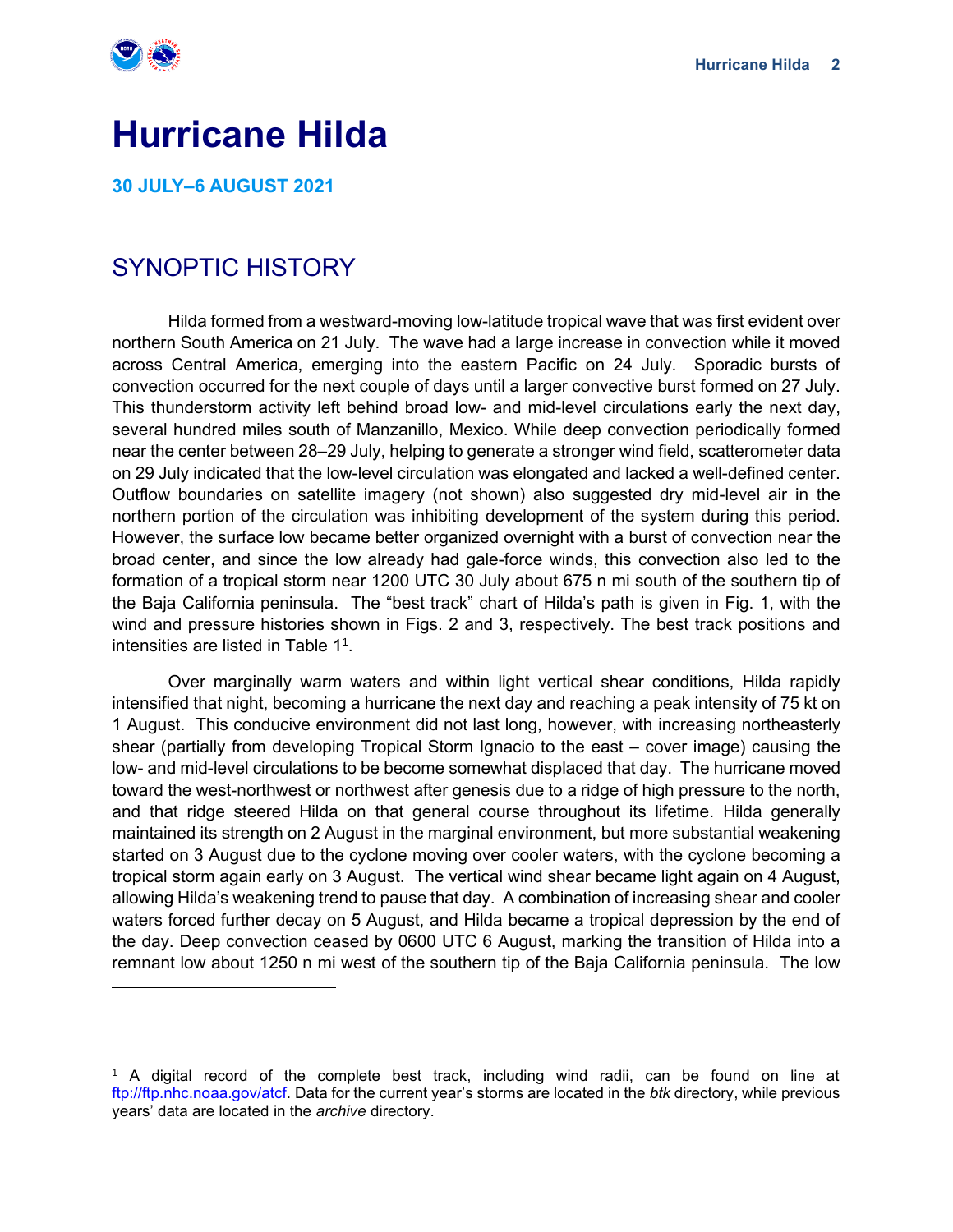

turned westward within the low-level trade winds and degenerated into a trough of low pressure early the next day.

#### METEOROLOGICAL STATISTICS

Observations in Hilda (Figs. 2 and 3) include subjective satellite-based Dvorak technique intensity estimates from the Tropical Analysis and Forecast Branch (TAFB) and the Satellite Analysis Branch (SAB), objective Advanced Dvorak Technique (ADT) estimates, and Satellite Consensus (SATCON) estimates from the Cooperative Institute for Meteorological Satellite Studies/University of Wisconsin-Madison. Data and imagery from NOAA polar-orbiting satellites including the Advanced Microwave Sounding Unit (AMSU), the NASA Global Precipitation Mission (GPM), the European Space Agency's Advanced Scatterometer (ASCAT), and Defense Meteorological Satellite Program (DMSP) satellites, among others, were also useful in constructing the best track.

The 75-kt peak intensity of Hilda is based on satellite estimates of about 75 kt from SAB and SATCON. While higher estimates were received from TAFB and ADT, microwave data did not show a well-organized cyclone, and the low- and mid-level centers were not well aligned near peak intensity. Consequently, the peak winds of Hilda have been analyzed on the lower side of the satellite intensity estimates.

There were no ship reports of winds of tropical storm force in association with Hilda.

#### CASUALTY AND DAMAGE STATISTICS

There were no reports of damage or casualties associated with Hilda.

#### FORECAST AND WARNING CRITIQUE

The genesis of Hilda was well anticipated at long range, but not as well at short range (Table 2). The potential for tropical cyclone formation was first mentioned in the Tropical Weather Outlook 132 h prior to formation, with the system raised to the medium (40–60%) category 108 h prior to genesis. However, the system was first given non-zero 2-day probabilities only 36 h before formation, and the 2-day probabilities were raised to the high (>60%) category 18 h before genesis occurred. The GFS model (which NHC leaned toward) had a poor set of genesis forecasts a few days before Hilda formed (after initially showing genesis at long range), although the ECMWF and CMC models were more consistent in showing the potential for tropical cyclone formation.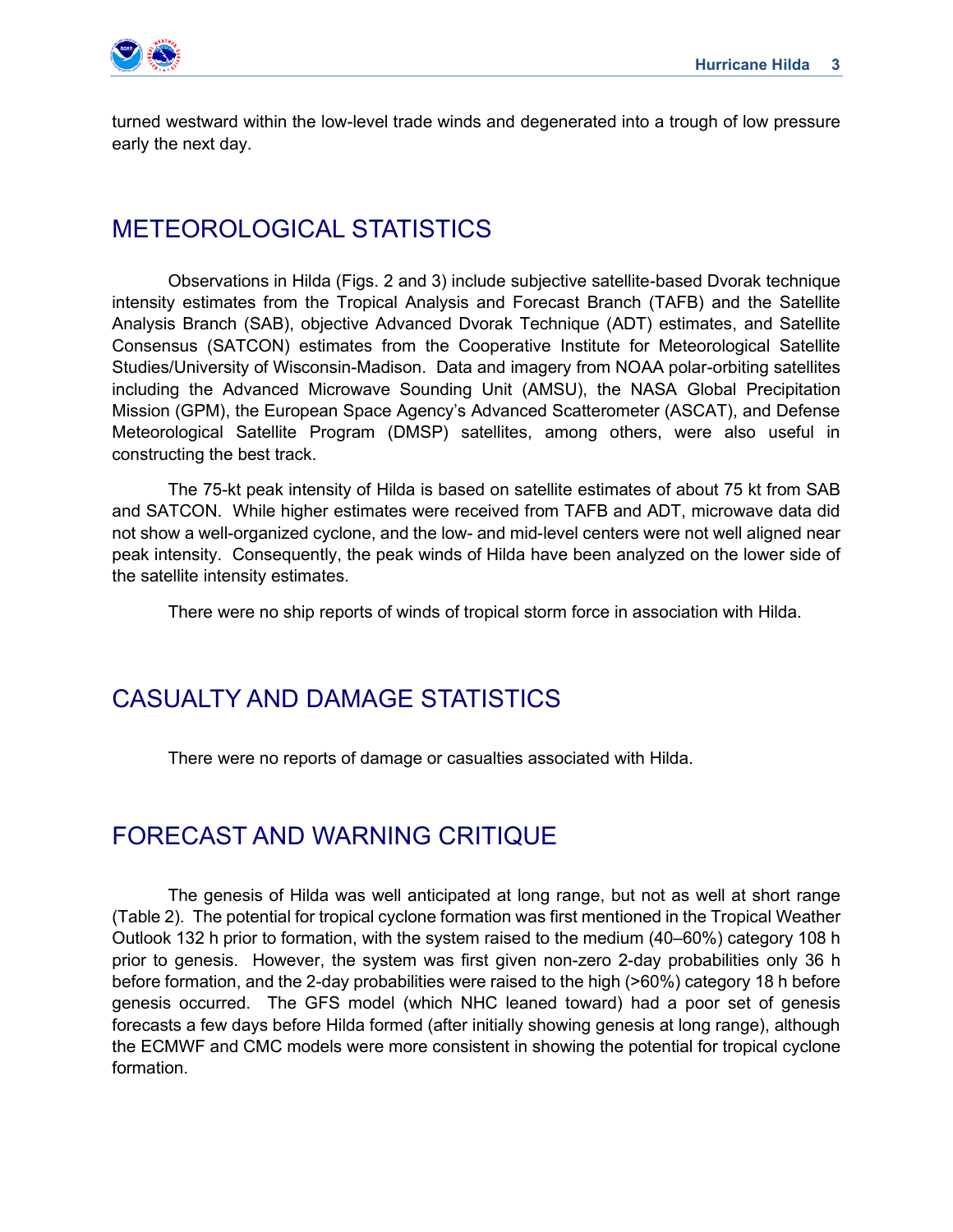

A verification of NHC official track forecasts for Hilda is given in Table 3a. Official track forecast errors were lower than the mean official errors for the previous 5-year period at all verifying times through 72 h, then somewhat above the 5-year mean thereafter (for a small sample at long-range). A homogeneous comparison of the official track errors with selected guidance models is given in Table 3b. The official track forecasts (OFCL) were better than much of the single-model deterministic forecast guidance, with only the ECMWF model (EMXI) somewhat better at long range. The consensus models GFEX and TVCX were the best available guidance, outperforming the official forecast at some time ranges, while the regional hurricane models HWRF (HWFI) and HMON (HMNI) had relatively poor track forecasts.

A verification of NHC official intensity forecasts for Hilda is given in Table 4a. Official intensity errors were lower or much lower than the previous 5-year average error at all time ranges. This is impressive given the initial rapid intensification phase and the high climatology/persistence errors (OCD5) at long range, suggesting substantial forecast skill. A homogeneous comparison of the official intensity errors with selected guidance models is given in Table 4b. Despite the very low OFCL errors, many of the consensus aids and even some of the single-model deterministic guidance bested OFCL beyond 12 h. This seems to be due to OFCL slightly over-forecasting the peak intensity and being too slow to bring down the wind speeds at long range (high bias). The HMON model had a very good set of forecasts for Hilda, while the Decay-SHIPS (DSHP) model struggled with this hurricane.

There were no land-based watches or warnings issued for Hilda.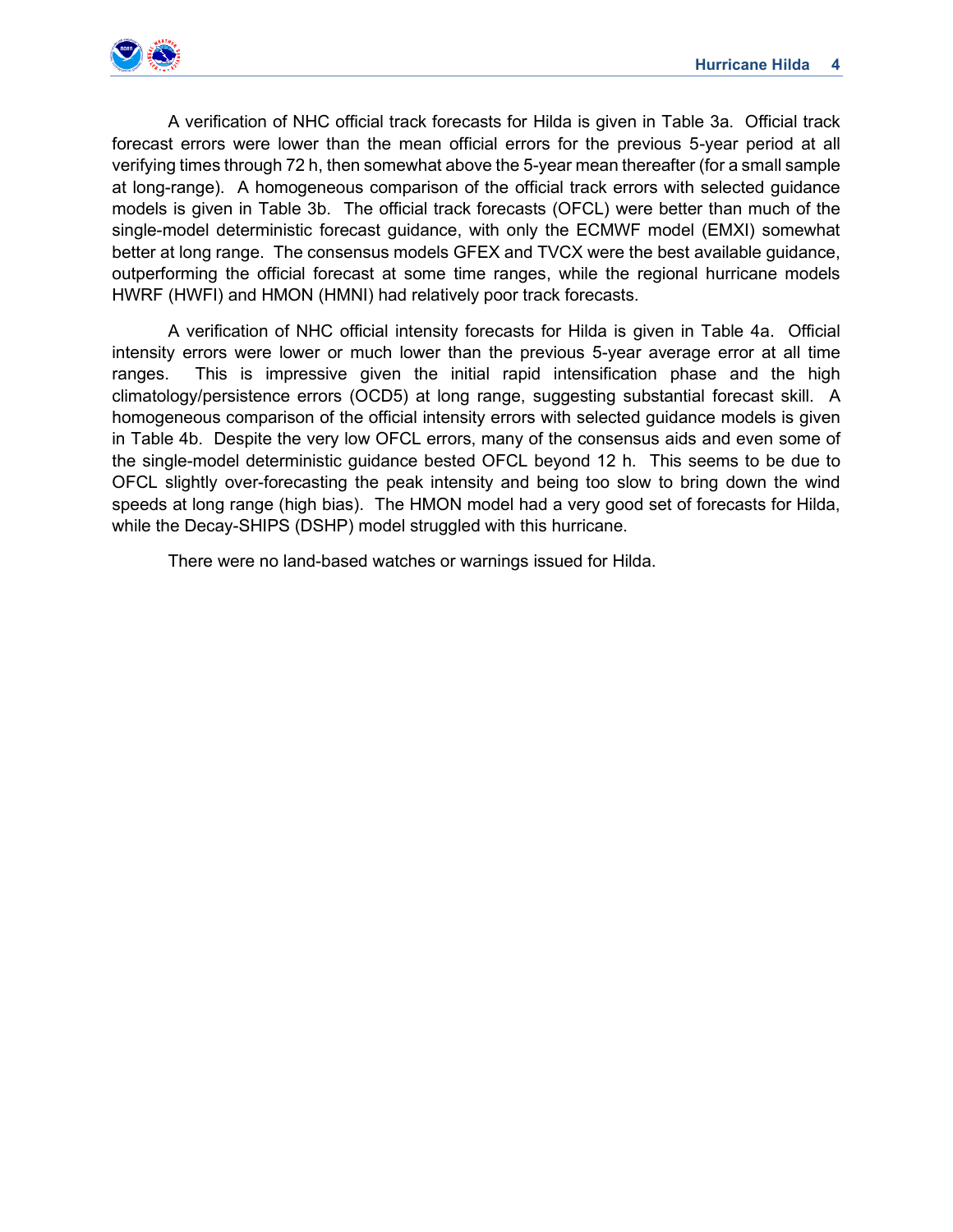

| Date/Time<br>(UTC) | Latitude<br>$(^{\circ}N)$ | Longitude<br>(°W) | <b>Pressure</b><br>(mb) | Wind<br>Speed (kt) | <b>Stage</b>   |
|--------------------|---------------------------|-------------------|-------------------------|--------------------|----------------|
| 30 / 1200          | 11.9                      | 111.8             | 1004                    | 35                 | tropical storm |
| 30 / 1800          | 12.3                      | 113.0             | 1003                    | 40                 | П              |
| 31 / 0000          | 12.7                      | 114.1             | 1002                    | 45                 | П              |
| 31 / 0600          | 13.2                      | 115.2             | 1000                    | 50                 | П              |
| 31 / 1200          | 13.6                      | 116.3             | 997                     | 55                 |                |
| 31 / 1800          | 14.0                      | 117.4             | 991                     | 65                 | hurricane      |
| 01 / 0000          | 14.2                      | 118.3             | 985                     | 75                 | П              |
| 01 / 0600          | 14.4                      | 119.0             | 985                     | 75                 | H              |
| 01 / 1200          | 14.5                      | 119.7             | 985                     | 75                 | н              |
| 01 / 1800          | 14.6                      | 120.4             | 985                     | 75                 | H              |
| 02 / 0000          | 14.8                      | 121.1             | 988                     | 70                 | П              |
| 02 / 0600          | 15.0                      | 121.7             | 988                     | 70                 | H              |
| 02 / 1200          | 15.3                      | 122.2             | 988                     | 70                 | П              |
| 02 / 1800          | 15.7                      | 122.7             | 988                     | 70                 | П              |
| 03 / 0000          | 16.2                      | 123.2             | 991                     | 65                 | $\mathbf{H}$   |
| 03 / 0600          | 16.7                      | 123.7             | 994                     | 60                 | tropical storm |
| 03 / 1200          | 17.2                      | 124.3             | 997                     | 55                 | $\mathbf{H}$   |
| 03 / 1800          | 17.6                      | 124.8             | 1000                    | 50                 | н              |
| 04 / 0000          | 18.1                      | 125.5             | 1002                    | 45                 | П.             |
| 04 / 0600          | 18.5                      | 126.2             | 1004                    | 40                 | $\mathbf{H}$   |
| 04 / 1200          | 18.9                      | 126.9             | 1004                    | 40                 | H              |
| 04 / 1800          | 19.2                      | 127.6             | 1004                    | 40                 | H              |

Table 1. Best track for Hurricane Hilda, 30 July–6 August 2021.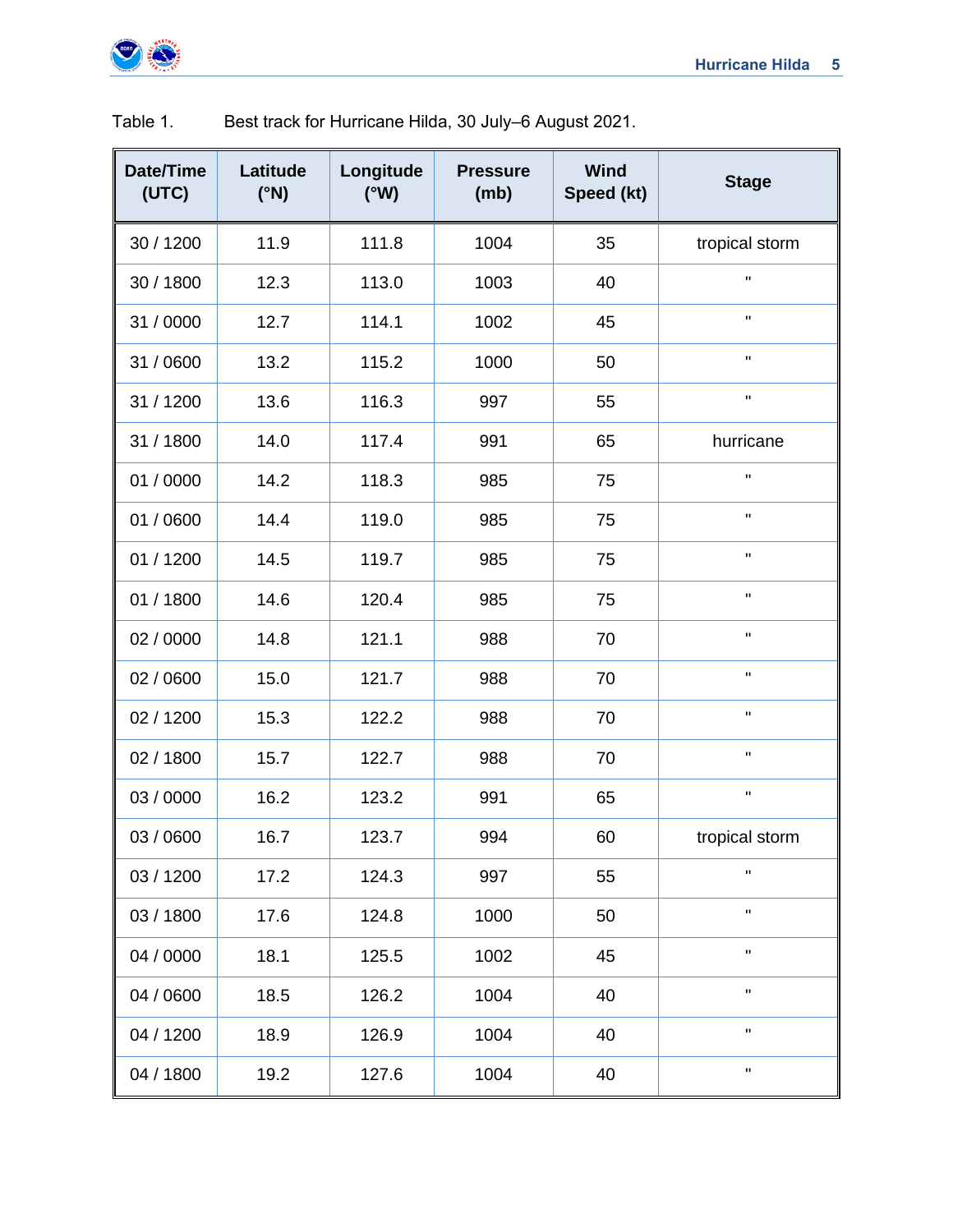

| Date/Time<br>(UTC) | Latitude<br>$(^{\circ}N)$ | Longitude<br>(°W) | <b>Pressure</b><br>(mb) | <b>Wind</b><br>Speed (kt) | <b>Stage</b>                          |
|--------------------|---------------------------|-------------------|-------------------------|---------------------------|---------------------------------------|
| 05 / 0000          | 19.5                      | 128.2             | 1004                    | 40                        | $\pmb{\mathsf{H}}$                    |
| 05 / 0600          | 20.0                      | 128.8             | 1004                    | 40                        | $\mathbf{H}$                          |
| 05 / 1200          | 20.6                      | 129.7             | 1005                    | 35                        | $\mathbf H$                           |
| 05 / 1800          | 21.3                      | 130.7             | 1005                    | 35                        | Π.                                    |
| 06 / 0000          | 22.0                      | 131.7             | 1006                    | 30                        | tropical depression                   |
| 06 / 0600          | 22.5                      | 132.8             | 1006                    | 30                        | low                                   |
| 06 / 1200          | 22.8                      | 133.6             | 1008                    | 25                        | $\mathbf H$                           |
| 06 / 1800          | 22.8                      | 134.3             | 1008                    | 25                        | $\pmb{\mathsf{H}}$                    |
| 07 / 0000          | 22.6                      | 134.7             | 1008                    | 25                        | $\pmb{\mathsf{H}}$                    |
| 07 / 0600          |                           |                   |                         |                           | dissipated                            |
| 01 / 0000          | 14.2                      | 118.3             | 985                     | 75                        | maximum winds and<br>minimum pressure |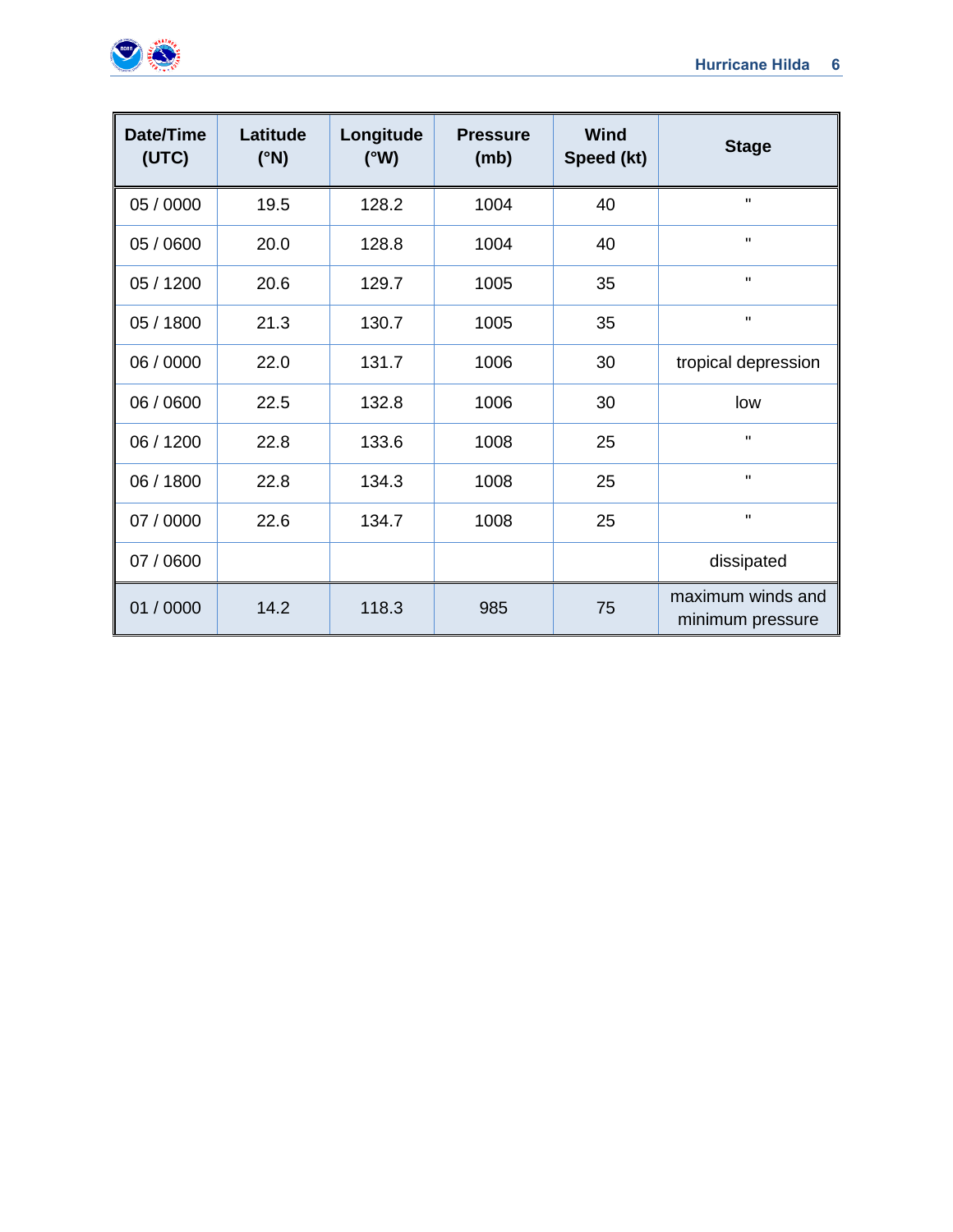

Table 2. Number of hours in advance of formation associated with the first NHC Tropical Weather Outlook forecast in the indicated likelihood category. Note that the timings for the "Low" category do not include forecasts of a 0% chance of genesis.

|                   | <b>Hours Before Genesis</b> |                         |  |  |  |
|-------------------|-----------------------------|-------------------------|--|--|--|
|                   | <b>48-Hour Outlook</b>      | <b>120-Hour Outlook</b> |  |  |  |
| Low $($ < 40% $)$ | 36                          | 132                     |  |  |  |
| Medium (40%-60%)  | 30                          | 108                     |  |  |  |
| High (>60%)       | 18                          | 30                      |  |  |  |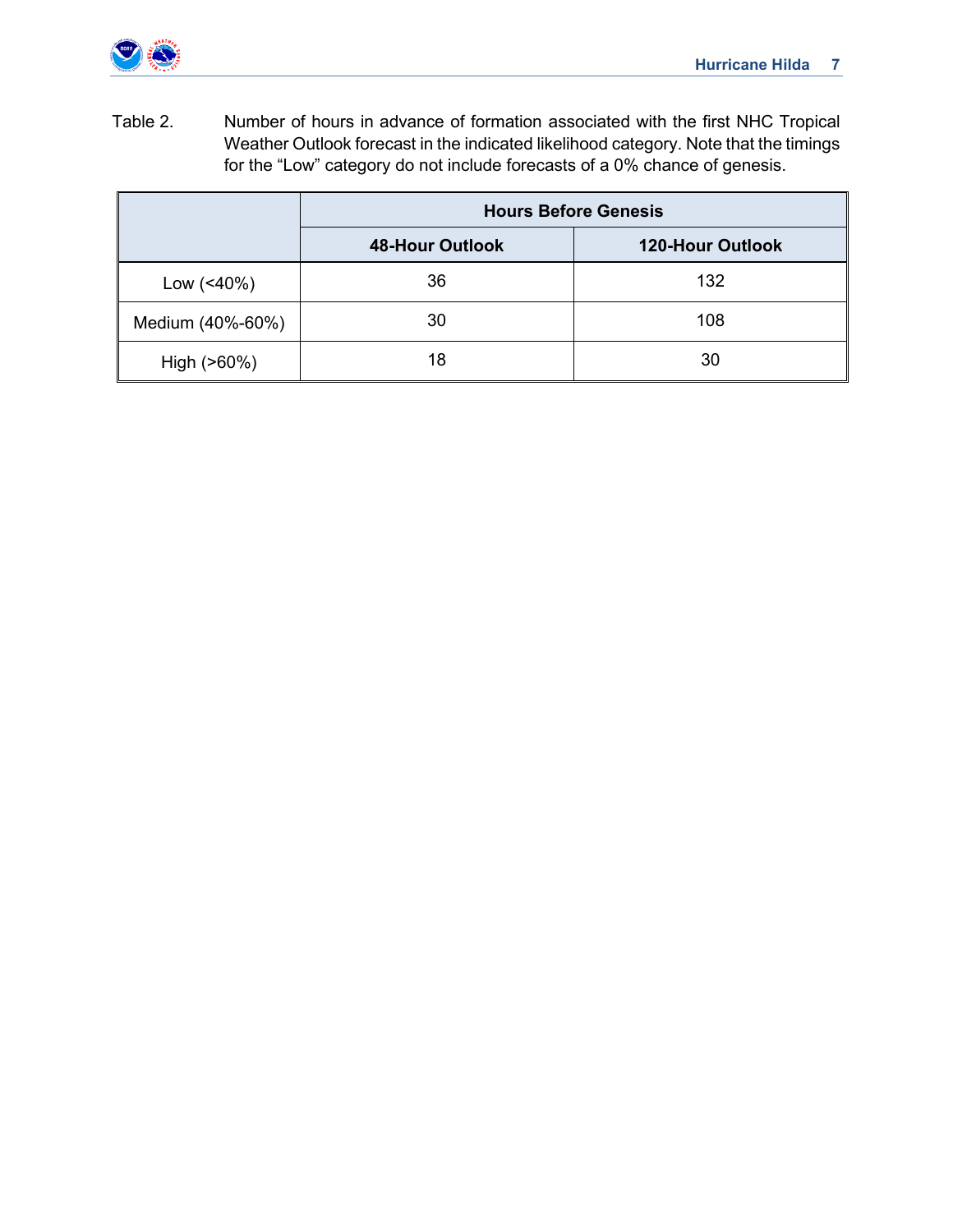

Table 3a. NHC official (OFCL) and climatology-persistence skill baseline (OCD5) track forecast errors (n mi) for Hurricane Hilda, 30 July–6 August 2021. Mean errors for the previous 5-yr period are shown for comparison. Official errors that are smaller than the 5-yr means are shown in boldface type.

|                  | Forecast Period (h) |      |       |       |       |       |       |       |  |
|------------------|---------------------|------|-------|-------|-------|-------|-------|-------|--|
|                  | 12                  | 24   | 36    | 48    | 60    | 72    | 96    | 120   |  |
| <b>OFCL</b>      | 20.7                | 31.1 | 36.4  | 41.5  | 48.9  | 57.5  | 98.0  | 160.1 |  |
| OCD <sub>5</sub> | 29.6                | 57.1 | 85.4  | 119.0 | 155.4 | 202.0 | 283.1 | 357.9 |  |
| Forecasts        | 24                  | 22   | 20    | 18    | 16    | 14    | 10    | 6     |  |
| OFCL (2016-20)   | 21.3                | 33.1 | 44.0  | 54.6  | 78.4  | 76.0  | 95.9  | 116.6 |  |
| OCD5 (2016-20)   | 33.1                | 69.4 | 107.8 | 147.0 | 186.4 | 219.7 | 280.2 | 342.0 |  |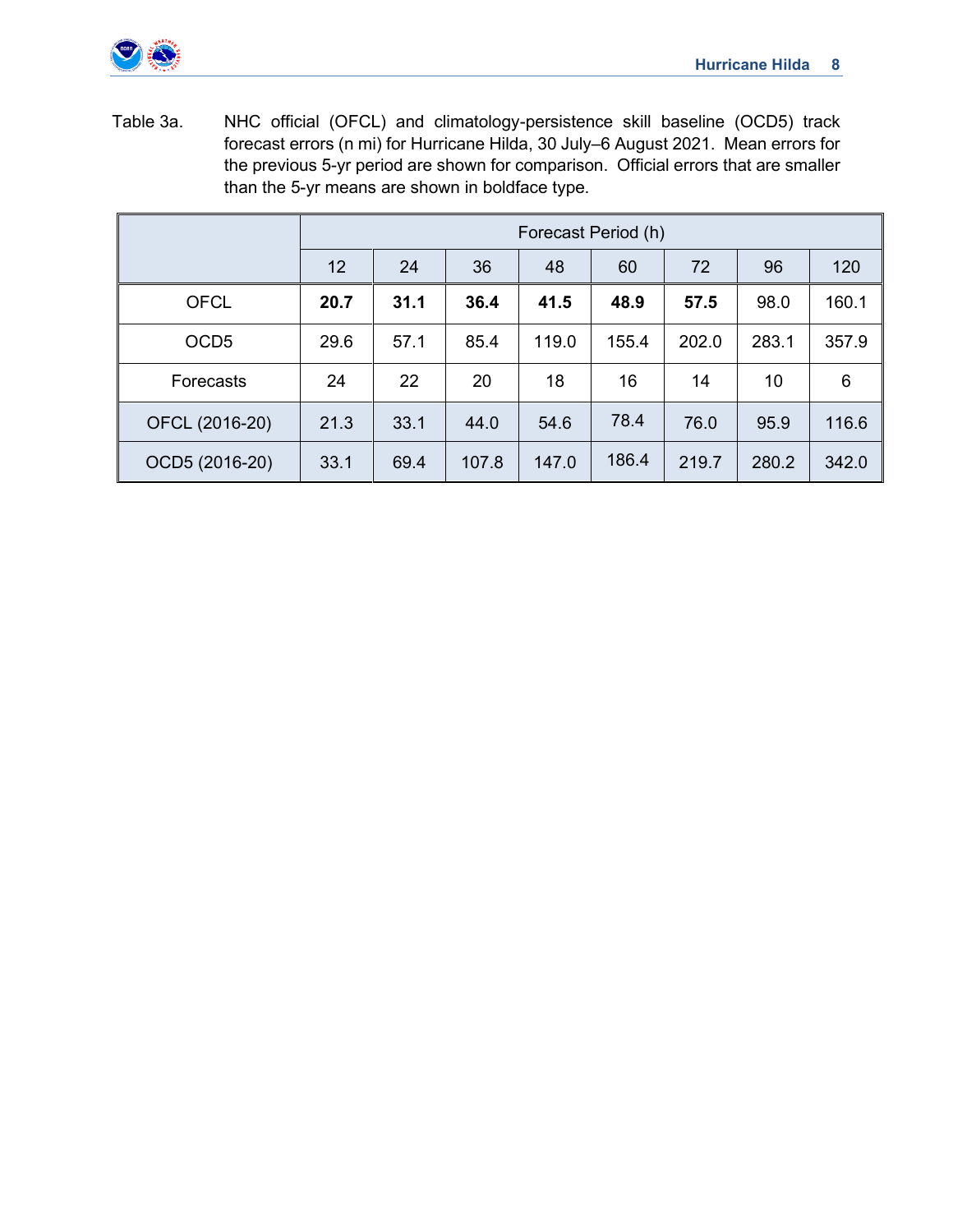

Table 3b. Homogeneous comparison of selected track forecast guidance models (in n mi) for Hurricane Hilda, 30 July–6 August 2021. Errors smaller than the NHC official forecast are shown in boldface type. The number of official forecasts shown here will generally be smaller than that shown in Table 3a due to the homogeneity requirement.

|                  |      | Forecast Period (h) |      |       |       |       |                |                |  |  |  |  |
|------------------|------|---------------------|------|-------|-------|-------|----------------|----------------|--|--|--|--|
| Model ID         | 12   | 24                  | 36   | 48    | 60    | 72    | 96             | 120            |  |  |  |  |
| <b>OFCL</b>      | 21.6 | 30.0                | 35.5 | 42.1  | 53.0  | 59.3  | 105.4          | 156.1          |  |  |  |  |
| OCD <sub>5</sub> | 33.9 | 60.9                | 94.0 | 135.9 | 174.4 | 210.4 | 301.1          | 387.6          |  |  |  |  |
| <b>EGRI</b>      | 23.5 | 40.5                | 62.4 | 97.4  | 150.0 | 187.2 | 269.6          | 88.1           |  |  |  |  |
| <b>HMNI</b>      | 25.2 | 38.0                | 61.5 | 97.8  | 124.1 | 157.8 | 292.1          | 447.3          |  |  |  |  |
| <b>HWFI</b>      | 21.5 | 37.3                | 53.4 | 74.9  | 108.2 | 135.9 | 292.2          | 411.2          |  |  |  |  |
| <b>GFSI</b>      | 23.6 | 38.5                | 52.4 | 57.2  | 68.7  | 78.6  | 142.4          | 242.5          |  |  |  |  |
| <b>GFEX</b>      | 21.7 | 34.2                | 43.3 | 45.3  | 48.4  | 49.4  | 68.0           | 155.5          |  |  |  |  |
| <b>EMXI</b>      | 21.9 | 34.5                | 52.3 | 59.4  | 61.5  | 71.8  | 78.5           | 138.8          |  |  |  |  |
| <b>CMCI</b>      | 27.2 | 47.9                | 70.7 | 97.1  | 112.2 | 154.3 | 272.8          | 327.5          |  |  |  |  |
| <b>CTCI</b>      | 25.1 | 35.8                | 52.8 | 78.4  | 94.0  | 131.5 | 137.8          | 208.0          |  |  |  |  |
| <b>AEMI</b>      | 23.1 | 35.7                | 46.4 | 54.5  | 61.8  | 65.8  | 113.3          | 182.1          |  |  |  |  |
| <b>FSSE</b>      | 19.9 | 32.5                | 40.7 | 47.4  | 55.5  | 61.1  | 81.9           | 170.6          |  |  |  |  |
| <b>HCCA</b>      | 20.1 | 29.2                | 37.8 | 44.6  | 54.0  | 60.8  | 135.0          | 195.6          |  |  |  |  |
| <b>TVCN</b>      | 20.7 | 31.3                | 37.6 | 45.3  | 56.1  | 65.7  | 116.8          | 170.4          |  |  |  |  |
| <b>TVCE</b>      | 20.7 | 32.0                | 37.6 | 51.6  | 64.7  | 77.7  | 140.8          | 205.8          |  |  |  |  |
| <b>TVCX</b>      | 21.1 | 29.7                | 36.8 | 42.9  | 51.6  | 59.2  | 101.3          | 154.8          |  |  |  |  |
| <b>TVDG</b>      | 21.4 | 31.9                | 37.3 | 44.5  | 57.3  | 68.1  | 115.3          | 140.2          |  |  |  |  |
| <b>TABS</b>      | 25.2 | 48.6                | 70.4 | 81.3  | 90.8  | 112.4 | 204.7          | 330.6          |  |  |  |  |
| <b>TABM</b>      | 26.3 | 49.9                | 74.4 | 86.0  | 94.2  | 123.4 | 218.6          | 311.7          |  |  |  |  |
| <b>TABD</b>      | 31.0 | 61.0                | 80.1 | 97.5  | 119.8 | 138.6 | 210.5          | 256.5          |  |  |  |  |
| Forecasts        | 16   | 15                  | 15   | 13    | 11    | 11    | $\overline{7}$ | $\mathfrak{S}$ |  |  |  |  |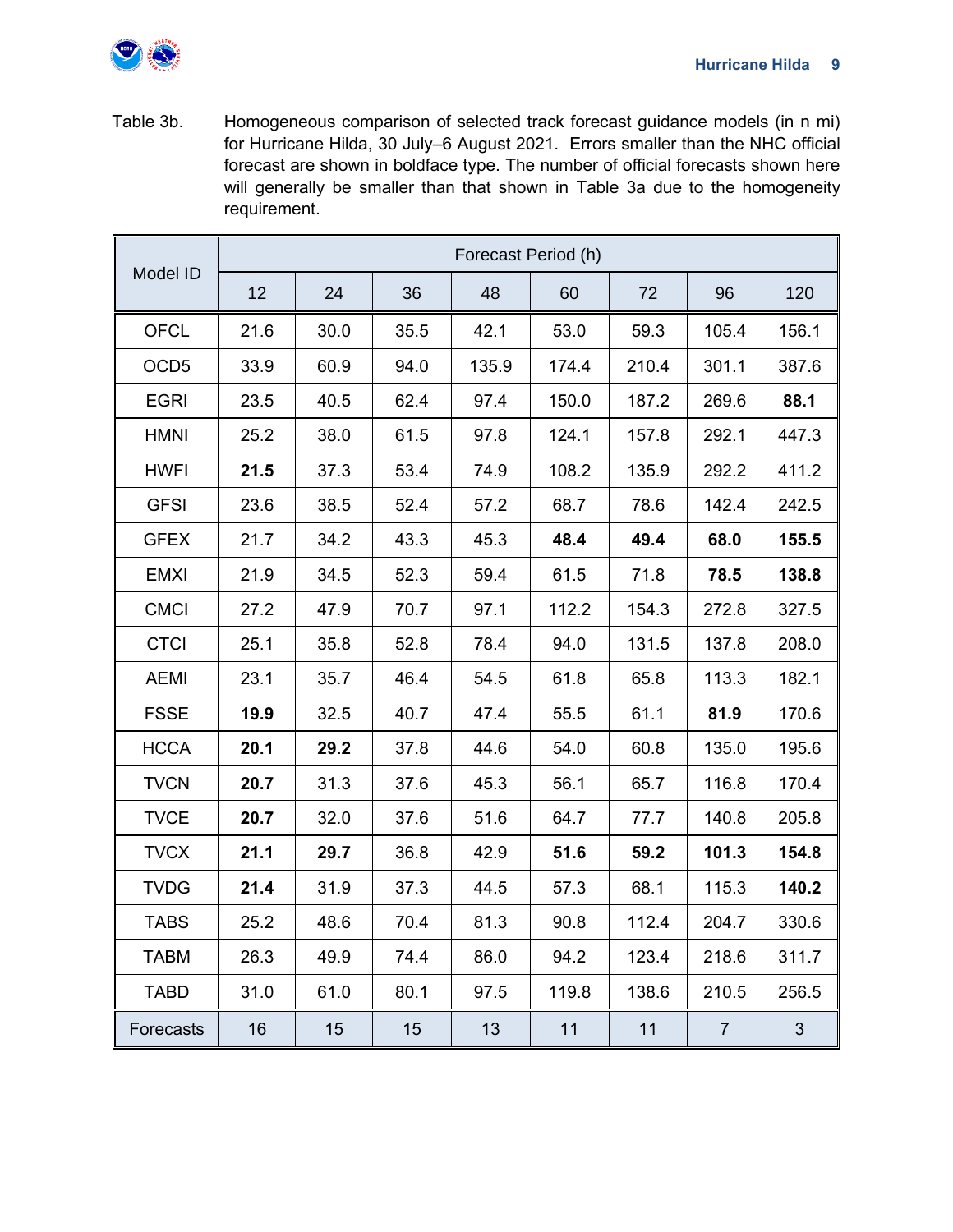

Table 4. NHC official (OFCL) and climatology-persistence skill baseline (OCD5) intensity forecast errors (kt) for Hurricane Hilda, 30 July–6 August 2021. Mean errors for the previous 5-yr period are shown for comparison. Official errors that are smaller than the 5-yr means are shown in boldface type.

|                  | Forecast Period (h) |      |      |      |      |      |      |      |  |
|------------------|---------------------|------|------|------|------|------|------|------|--|
|                  | 12                  | 24   | 36   | 48   | 60   | 72   | 96   | 120  |  |
| <b>OFCL</b>      | 4.8                 | 7.0  | 7.0  | 6.1  | 7.5  | 8.2  | 9.5  | 9.2  |  |
| OCD <sub>5</sub> | 6.0                 | 8.9  | 10.8 | 12.6 | 17.6 | 19.5 | 21.9 | 17.5 |  |
| Forecasts        | 24                  | 22   | 20   | 18   | 16   | 14   | 10   | 6    |  |
| OFCL (2016-20)   | 5.6                 | 9.0  | 10.9 | 12.6 | 15.2 | 15.3 | 16.0 | 16.7 |  |
| OCD5 (2016-20)   | 7.2                 | 12.0 | 15.3 | 17.6 | 17.9 | 20.4 | 21.2 | 20.8 |  |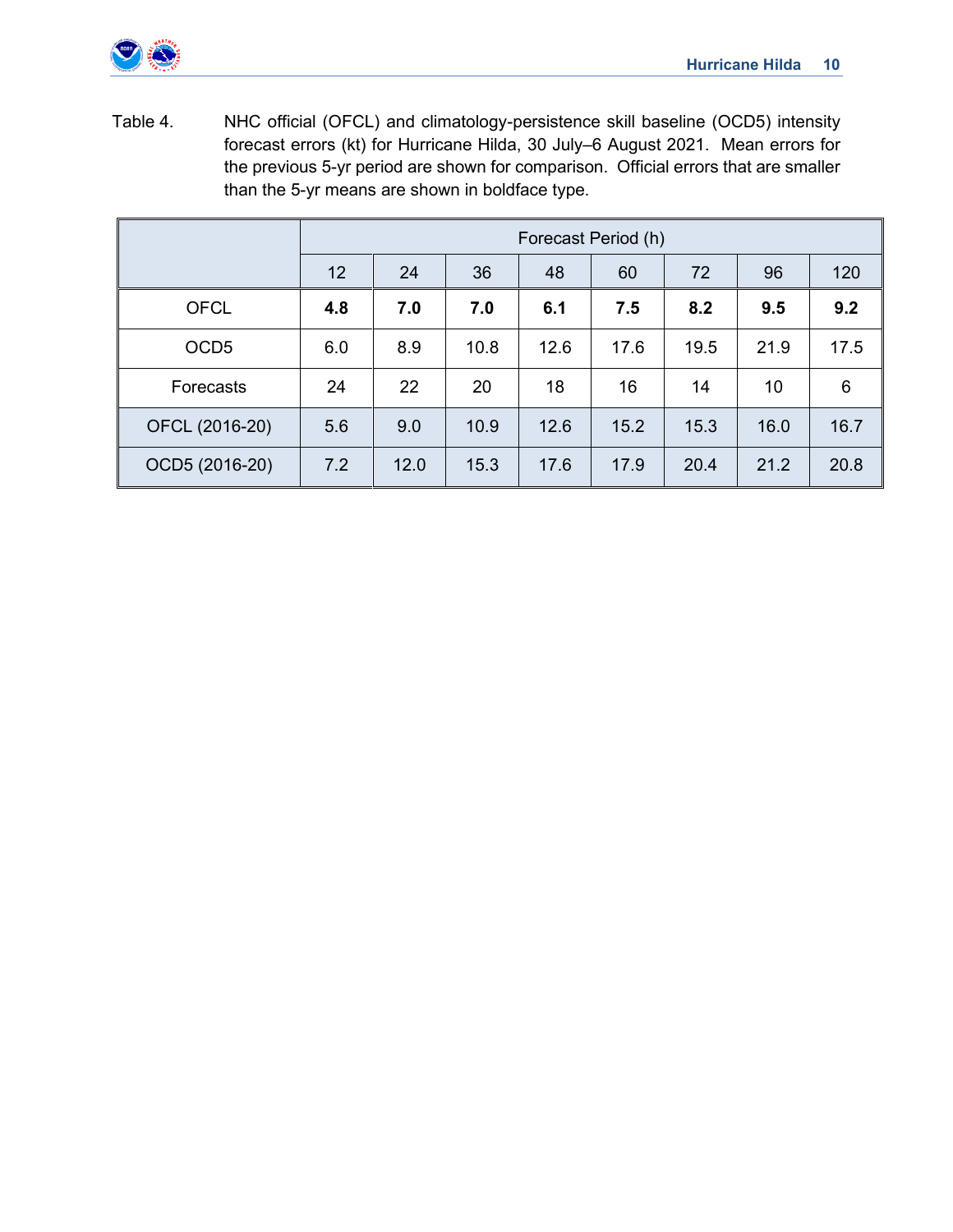

Table 4b. Homogeneous comparison of selected intensity forecast guidance models (in kt) for Hurricane Hilda, 30 July–6 August 2021. Errors smaller than the NHC official forecast are shown in boldface type. The number of official forecasts shown here will generally be smaller than that shown in Table 4a due to the homogeneity requirement.

|                  | Forecast Period (h) |     |      |      |      |      |                |      |  |  |  |
|------------------|---------------------|-----|------|------|------|------|----------------|------|--|--|--|
| Model ID         | 12                  | 24  | 36   | 48   | 60   | 72   | 96             | 120  |  |  |  |
| <b>OFCL</b>      | 4.4                 | 7.0 | 8.0  | 6.5  | 8.6  | 9.1  | 10.0           | 9.0  |  |  |  |
| OCD <sub>5</sub> | 6.2                 | 8.8 | 10.9 | 13.7 | 19.3 | 20.5 | 21.1           | 18.6 |  |  |  |
| <b>HCCA</b>      | 5.2                 | 5.3 | 5.9  | 5.5  | 9.4  | 9.5  | 9.0            | 6.6  |  |  |  |
| <b>FSSE</b>      | 4.6                 | 4.8 | 5.2  | 6.4  | 10.0 | 11.5 | 11.4           | 10.6 |  |  |  |
| <b>IVCN</b>      | 5.1                 | 5.5 | 4.9  | 3.8  | 6.2  | 7.3  | 9.7            | 8.2  |  |  |  |
| <b>DSHP</b>      | 6.2                 | 8.2 | 10.5 | 11.2 | 12.8 | 14.5 | 18.3           | 16.2 |  |  |  |
| <b>LGEM</b>      | 6.6                 | 9.2 | 10.1 | 9.8  | 9.7  | 8.7  | 10.7           | 9.4  |  |  |  |
| <b>HWFI</b>      | 6.4                 | 5.5 | 4.1  | 5.8  | 9.6  | 12.0 | 15.9           | 10.6 |  |  |  |
| <b>HMNI</b>      | 5.2                 | 3.3 | 3.7  | 4.4  | 4.6  | 6.5  | 8.1            | 3.4  |  |  |  |
| <b>IVDR</b>      | 5.1                 | 5.0 | 3.8  | 3.2  | 6.1  | 6.8  | 8.9            | 6.6  |  |  |  |
| <b>CTCI</b>      | 5.4                 | 6.3 | 6.7  | 7.3  | 9.6  | 11.5 | 10.1           | 10.2 |  |  |  |
| <b>GFSI</b>      | 6.2                 | 7.1 | 7.5  | 8.1  | 7.0  | 6.2  | 7.3            | 4.6  |  |  |  |
| <b>EMXI</b>      | 6.4                 | 9.1 | 11.3 | 15.2 | 15.5 | 13.5 | 9.3            | 7.0  |  |  |  |
| Forecasts        | 16                  | 15  | 15   | 13   | 11   | 11   | $\overline{7}$ | 5    |  |  |  |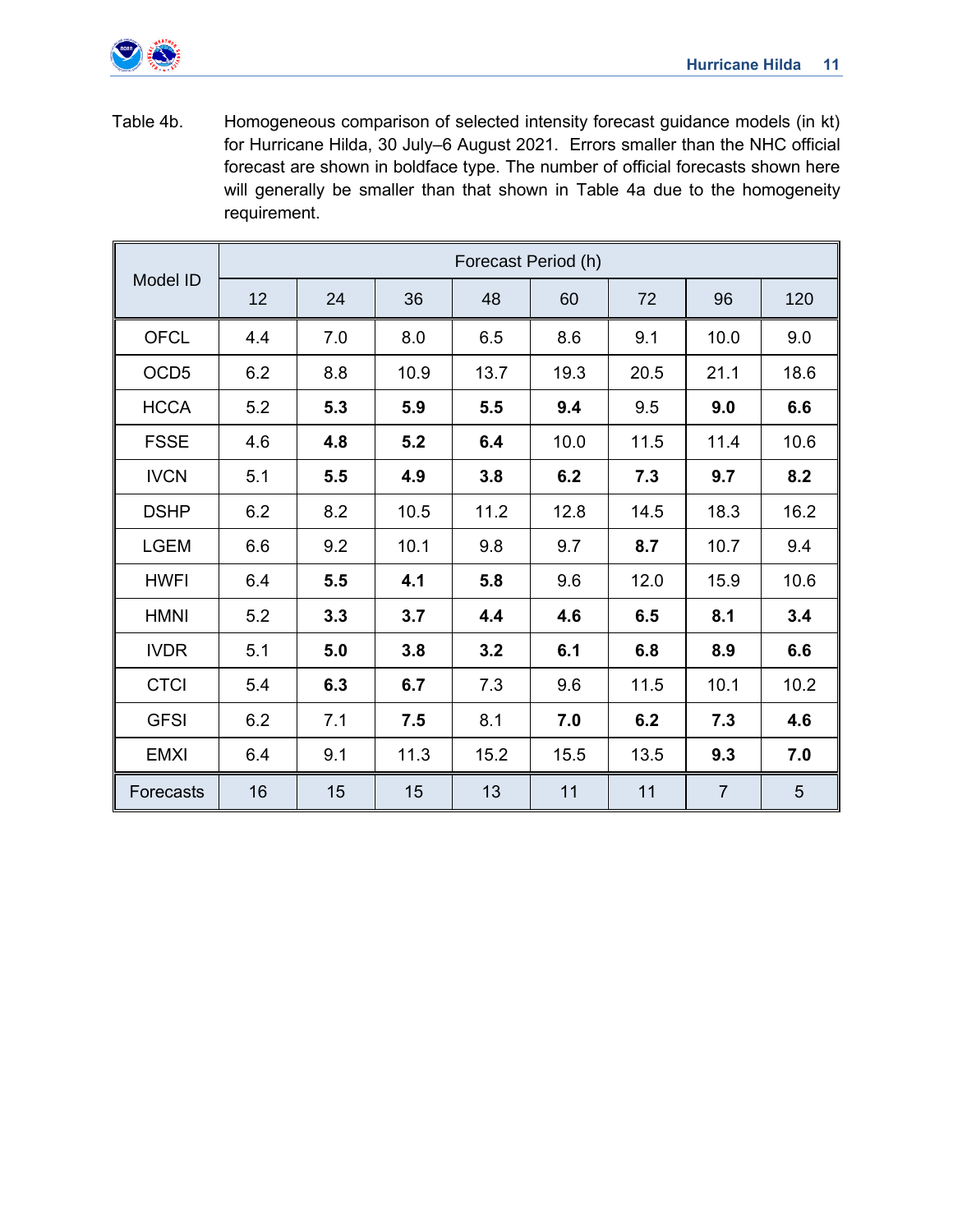



Figure 1. Best track positions for Hurricane Hilda, 30 July–6 August 2021.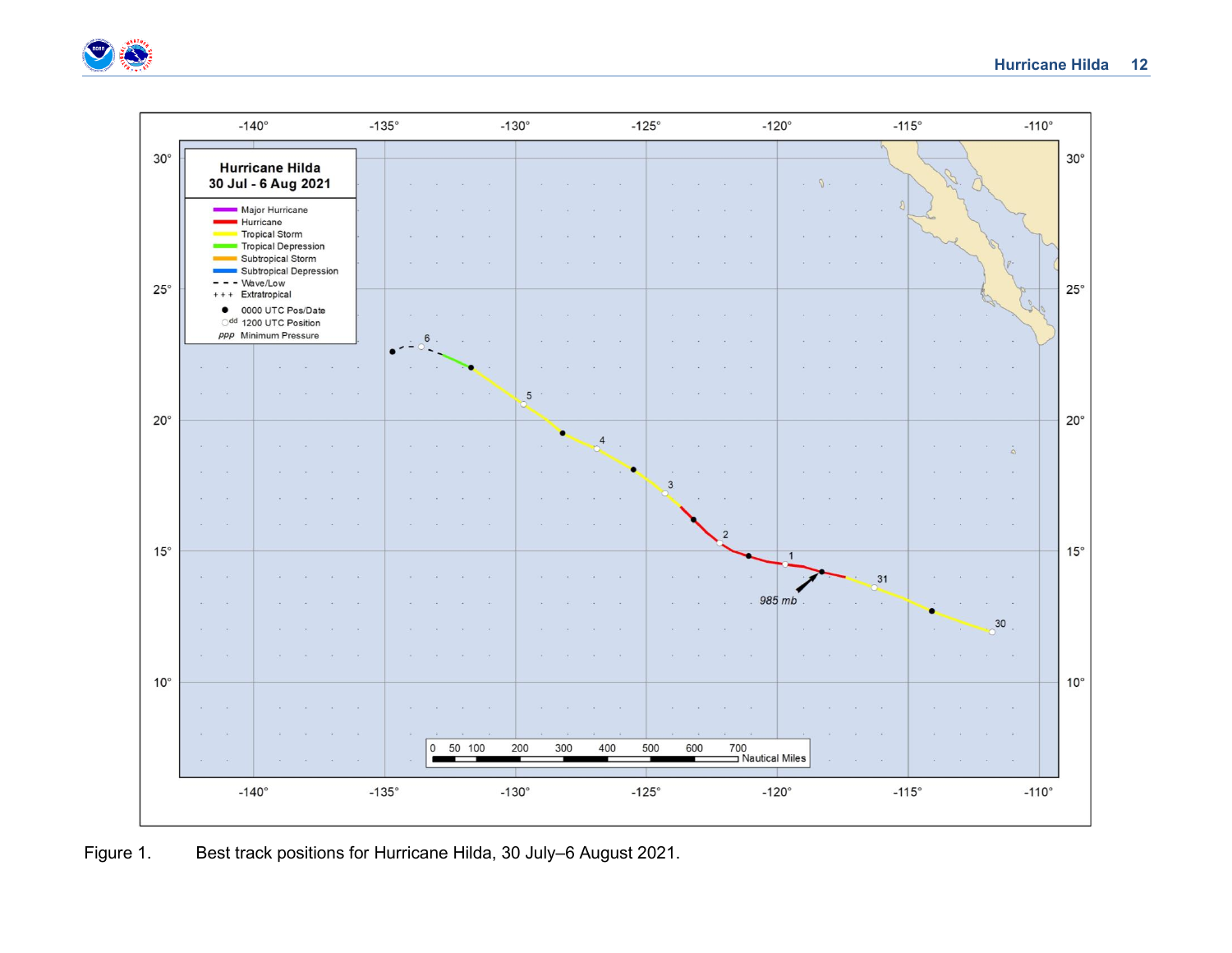



Figure 2. Selected wind observations and best track maximum sustained surface wind speed curve for Hurricane Hilda, 30 July–6 August 2021. Advanced Dvorak Technique estimates represent the Current Intensity at the nominal observation time. SATCON intensity estimates are from the Cooperative Institute for Meteorological Satellite Studies. Dashed vertical lines correspond to 0000 UTC.